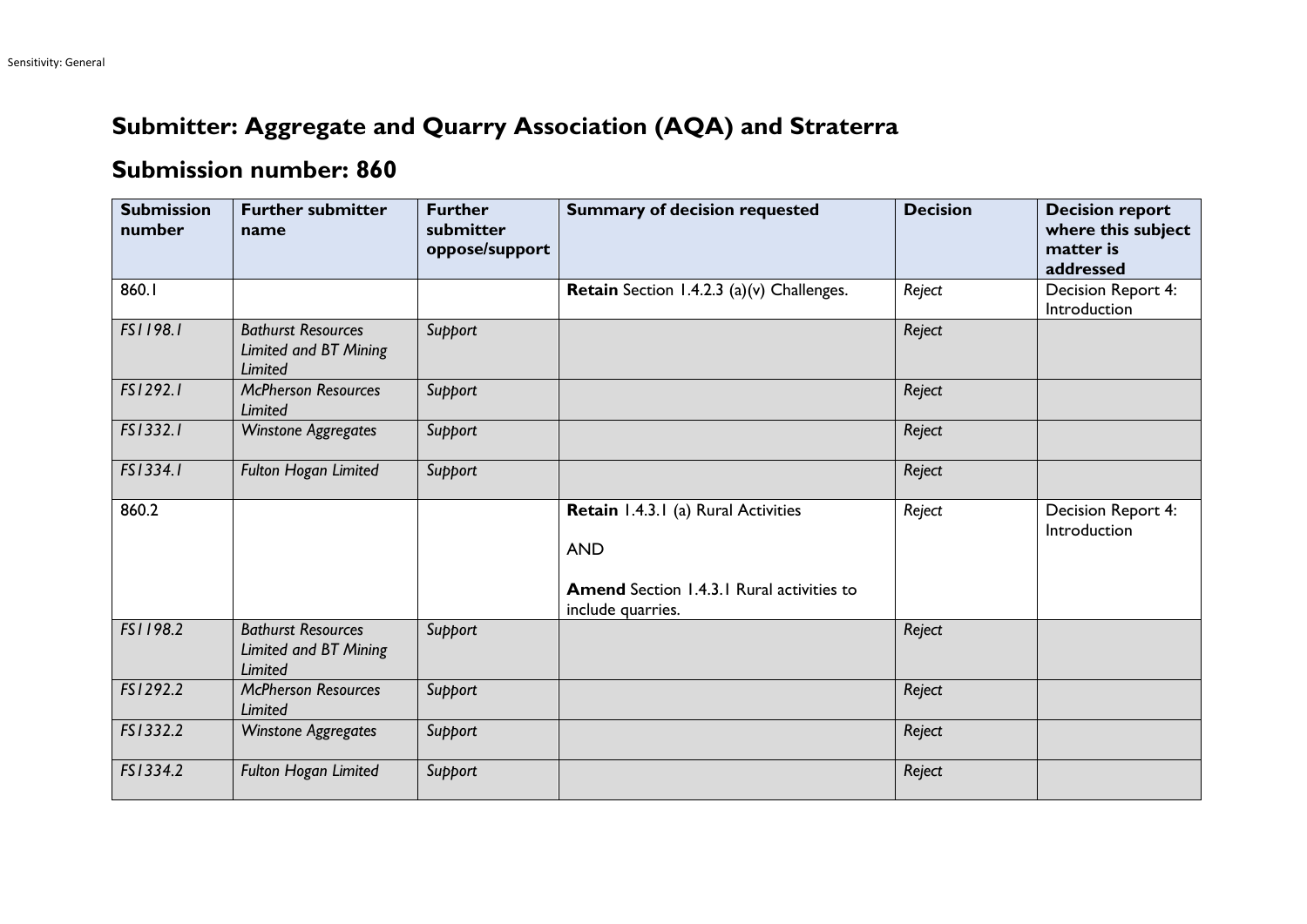| <b>Submission</b><br>number | <b>Further submitter</b><br>name             | <b>Further</b><br>submitter<br>oppose/support | <b>Summary of decision requested</b>                                                                                                                                                          | <b>Decision</b> | <b>Decision report</b><br>where this subject<br>matter is<br>addressed |
|-----------------------------|----------------------------------------------|-----------------------------------------------|-----------------------------------------------------------------------------------------------------------------------------------------------------------------------------------------------|-----------------|------------------------------------------------------------------------|
| FS1285.12                   | <b>Terra Firma Mining</b><br>Limited         | Support                                       |                                                                                                                                                                                               | Reject          |                                                                        |
| FS1377.281                  | Havelock Village Limited                     | Support                                       |                                                                                                                                                                                               | Reject          |                                                                        |
| FS1377.282                  | Havelock Village Limited                     | Support                                       |                                                                                                                                                                                               | Reject          |                                                                        |
| 860.3                       |                                              |                                               | Retain Section 1.5.7.7(a) Energy.                                                                                                                                                             | Reject          | Decision Report 4:<br>Introduction                                     |
| FS1292.3                    | <b>McPherson Resources</b><br><b>Limited</b> | Support                                       |                                                                                                                                                                                               | Reject          |                                                                        |
| FS1332.3                    | <b>Winstone Aggregates</b>                   | Support                                       |                                                                                                                                                                                               | Reject          |                                                                        |
| FS1334.3                    | <b>Fulton Hogan Limited</b>                  | Support                                       |                                                                                                                                                                                               | Reject          |                                                                        |
| FS1285.13                   | <b>Terra Firma Mining</b><br><b>Limited</b>  | Support                                       |                                                                                                                                                                                               | Reject          |                                                                        |
| 860.4                       |                                              |                                               | Retain Policy 4.7.11(b) Reverse sensitivity<br><b>AND</b><br><b>Amend Policy 4.7.11 (b) Reverse sensitivity</b><br>to include areas set aside where new mines<br>and quarries may be located. | Reject          | Decision Report 32:<br>Miscellaneous<br>Matters                        |
| FS1292.4                    | <b>McPherson Resources</b><br>Limited        | Support                                       |                                                                                                                                                                                               | Reject          |                                                                        |
| FS1332.4                    | <b>Winstone Aggregates</b>                   | Support                                       |                                                                                                                                                                                               | Reject          |                                                                        |
| FS1334.4                    | <b>Fulton Hogan Limited</b>                  | Support                                       |                                                                                                                                                                                               | Reject          |                                                                        |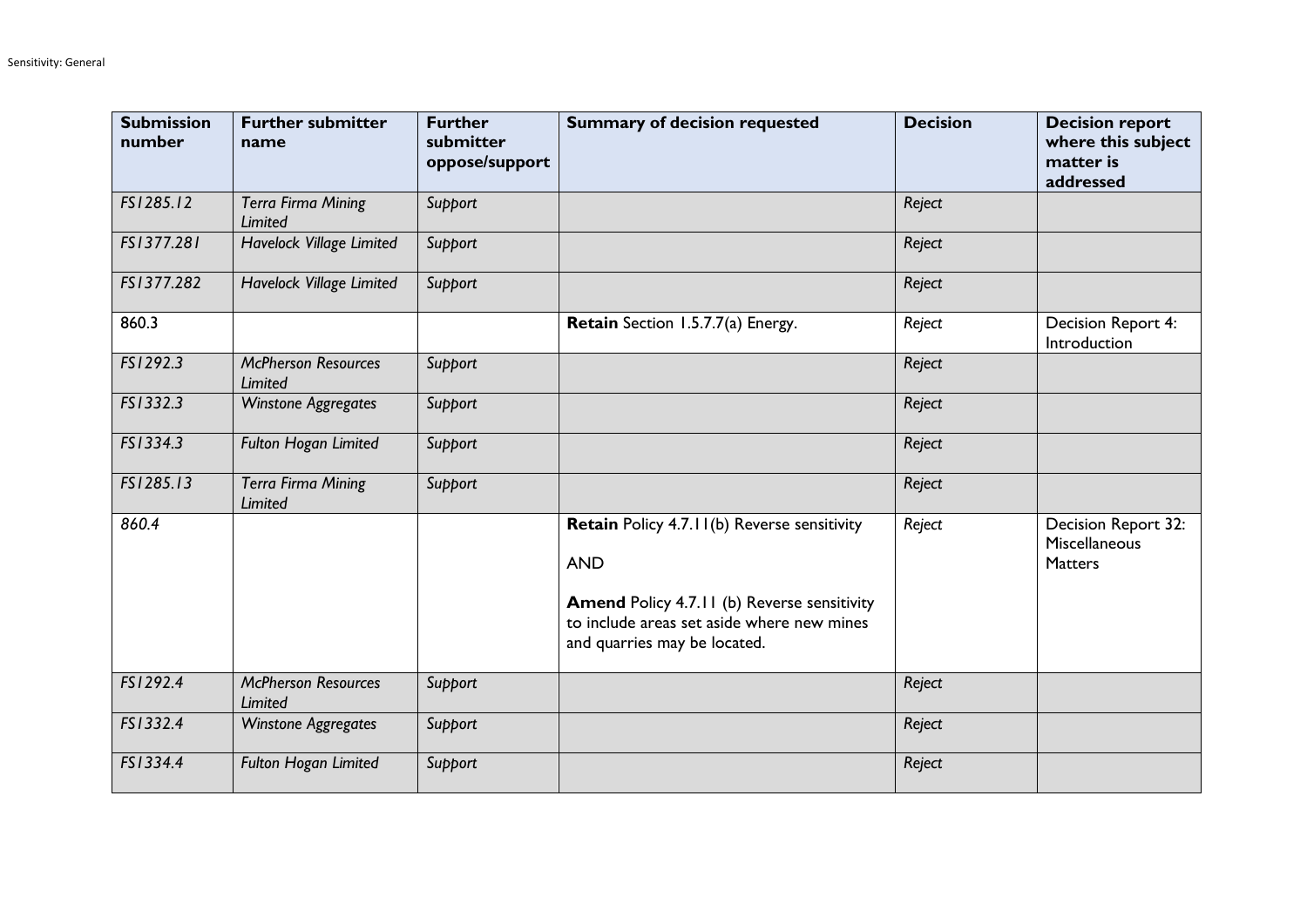| <b>Submission</b><br>number | <b>Further submitter</b><br>name                                     | <b>Further</b><br>submitter<br>oppose/support | <b>Summary of decision requested</b>                                   | <b>Decision</b> | <b>Decision report</b><br>where this subject<br>matter is<br>addressed |
|-----------------------------|----------------------------------------------------------------------|-----------------------------------------------|------------------------------------------------------------------------|-----------------|------------------------------------------------------------------------|
| FS1198.21                   | <b>Bathurst Resources</b><br>Limited and BT Mining<br><b>Limited</b> | Support                                       |                                                                        | Reject          |                                                                        |
| FS1285.14                   | <b>Terra Firma Mining</b><br><b>Limited</b>                          | Support                                       |                                                                        | Reject          |                                                                        |
| 860.5                       |                                                                      |                                               | Retain Policy 5.3.7 (a) (ii) and (iii) Reverse<br>Sensitivity Effects. | Accept in Part  | <b>Decision Report 22:</b><br><b>Rural Zone</b>                        |
| FS1332.5                    | <b>Winstone Aggregates</b>                                           | Support                                       |                                                                        | Accept in Part  |                                                                        |
| FS1292.41                   | <b>McPherson Resources</b><br><b>Limited</b>                         | Support                                       |                                                                        | Accept in Part  |                                                                        |
| FS1334.41                   | <b>Fulton Hogan Limited</b>                                          | Support                                       |                                                                        | Accept in Part  |                                                                        |
| 860.6                       |                                                                      |                                               | Retain Policy 5.3.13 (a) Waste management<br>activities<br><b>AND</b>  | Accept in Part  | Decision Report 22:<br><b>Rural Zone</b>                               |
|                             |                                                                      |                                               | Add a similar policy for mining sites.                                 |                 |                                                                        |
| FS1332.6                    | <b>Winstone Aggregates</b>                                           | Support                                       |                                                                        | Accept in Part  |                                                                        |
| FS1285.15                   | <b>Terra Firma Mining</b><br><b>Limited</b>                          | Support                                       |                                                                        | Accept in Part  |                                                                        |
| FS1292.53                   | <b>McPherson Resources</b><br><b>Limited</b>                         | Support                                       |                                                                        | Accept in Part  |                                                                        |
| FS1334.53                   | <b>Fulton Hogan Limited</b>                                          | Support                                       |                                                                        | Accept in Part  |                                                                        |
| 860.7                       |                                                                      |                                               | <b>Retain</b> Policy 5.3.15 (a)(i) Noise and<br>Vibration.             | Accept          | <b>Decision Report 22:</b><br><b>Rural Zone</b>                        |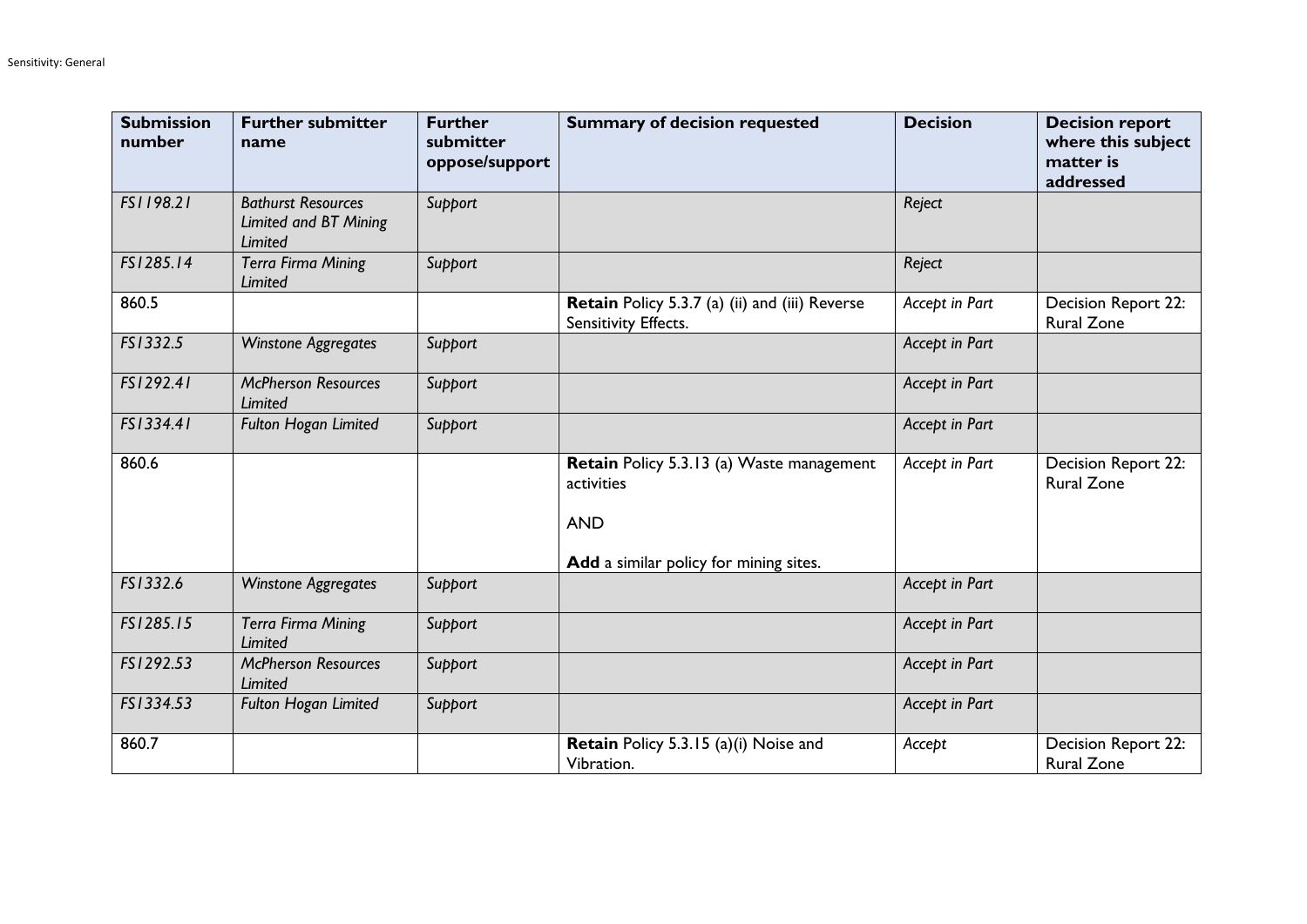| <b>Submission</b><br>number | <b>Further submitter</b><br>name             | <b>Further</b><br>submitter<br>oppose/support | <b>Summary of decision requested</b>                                                   | <b>Decision</b> | <b>Decision report</b><br>where this subject<br>matter is<br>addressed |
|-----------------------------|----------------------------------------------|-----------------------------------------------|----------------------------------------------------------------------------------------|-----------------|------------------------------------------------------------------------|
| FS1332.7                    | <b>Winstone Aggregates</b>                   | Support                                       |                                                                                        | Accept          |                                                                        |
| 860.8                       |                                              |                                               | Retain Policy 5.3.17 (b) Specific area - Huntly<br>Power Station - Coal and ash water. | Accept in Part  | <b>Decision Report</b><br>22: Rural Zone                               |
| FS1292.5                    | <b>McPherson Resources</b><br><b>Limited</b> | Support                                       |                                                                                        | Accept in Part  |                                                                        |
| FS1332.8                    | <b>Winstone Aggregates</b>                   | Support                                       |                                                                                        | Accept in Part  |                                                                        |
| FS1334.5                    | <b>Fulton Hogan Limited</b>                  | Support                                       |                                                                                        | Accept in Part  |                                                                        |
| 860.9                       |                                              |                                               | Retain Objective 5.4.1 (a) Minerals and<br>extractive industries.                      | Accept in Part  | Decision Report 22:<br><b>Rural Zone</b>                               |
| FS1332.9                    | <b>Winstone Aggregates</b>                   | Support                                       |                                                                                        | Accept in Part  |                                                                        |
| FS1285.16                   | <b>Terra Firma Mining</b><br><b>Limited</b>  | Support                                       |                                                                                        | Accept in Part  |                                                                        |
| FS1292.58                   | <b>McPherson Resources</b><br><b>Limited</b> | Support                                       |                                                                                        | Accept in Part  |                                                                        |
| FS1334.58                   | <b>Fulton Hogan Limited</b>                  | Support                                       |                                                                                        | Accept in Part  |                                                                        |
| 860.10                      |                                              |                                               | Retain Policy 5.3.15 (a)(vii) Noise and<br>vibration.                                  | Accept in Part  | Decision Report 22:<br><b>Rural Zone</b>                               |
| FS1285.17                   | <b>Terra Firma Mining</b><br>Limited         | Support                                       |                                                                                        | Accept in Part  |                                                                        |
| FS1332.10                   | <b>Winstone Aggregates</b>                   | Support                                       |                                                                                        | Accept in Part  |                                                                        |
| 860.11                      |                                              |                                               | Retain Policy 5.4.2 (b) (i) and (ii) Access to<br>minerals and extractive industries.  | Accept in Part  | Decision Report 22:<br><b>Rural Zone</b>                               |
| FS1292.64                   | <b>McPherson Resources</b><br>Limited        | Support                                       |                                                                                        | Accept in Part  |                                                                        |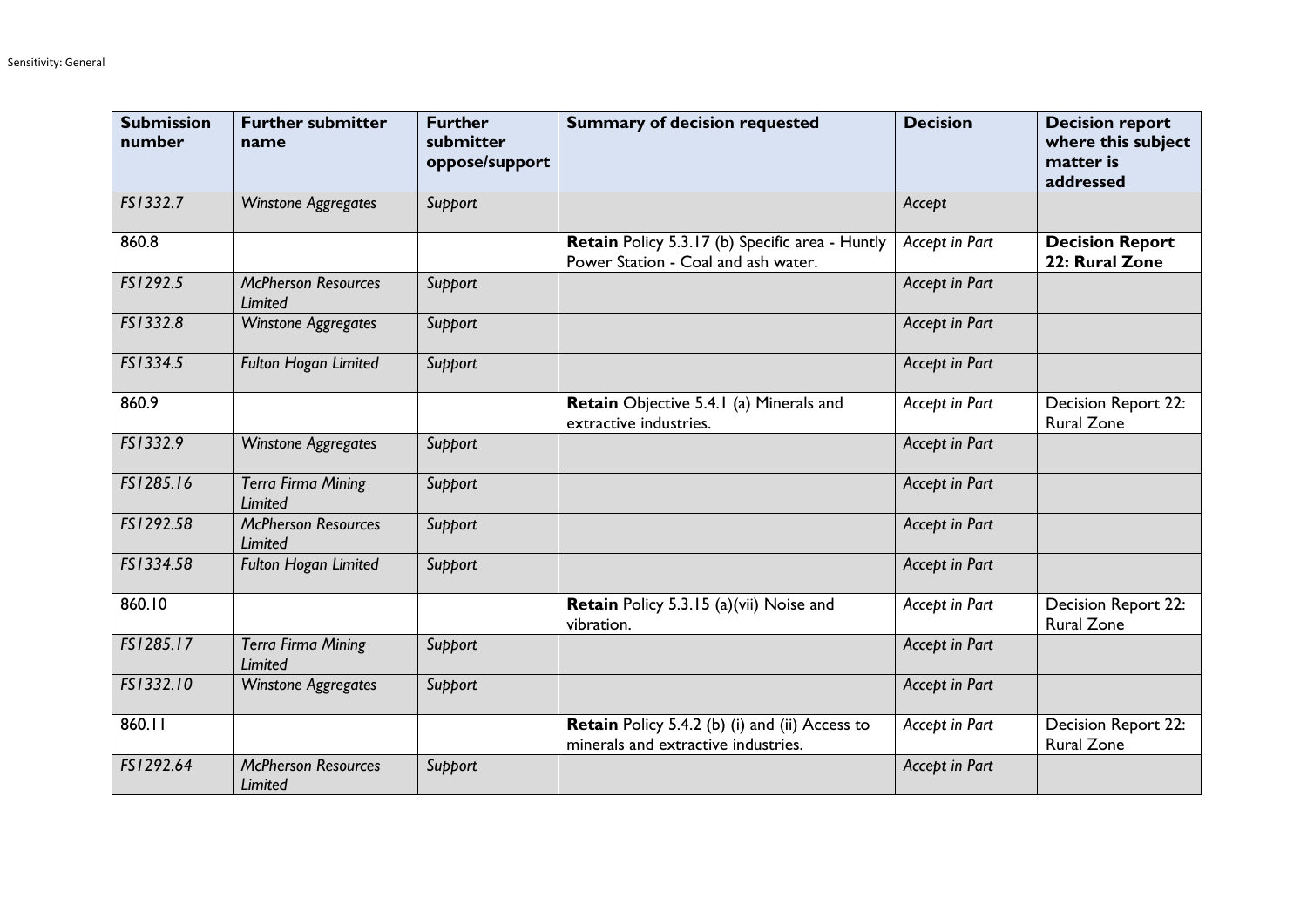| <b>Submission</b><br>number | <b>Further submitter</b><br>name      | <b>Further</b><br>submitter<br>oppose/support | <b>Summary of decision requested</b>                                                                                                                                                                                     | <b>Decision</b> | <b>Decision report</b><br>where this subject<br>matter is<br>addressed |
|-----------------------------|---------------------------------------|-----------------------------------------------|--------------------------------------------------------------------------------------------------------------------------------------------------------------------------------------------------------------------------|-----------------|------------------------------------------------------------------------|
| FS1332.11                   | <b>Winstone Aggregates</b>            | Support                                       |                                                                                                                                                                                                                          | Accept in Part  |                                                                        |
| FS1334.64                   | Fulton Hogan Limited                  | Support                                       |                                                                                                                                                                                                                          | Accept in Part  |                                                                        |
| 860.12                      |                                       |                                               | Retain Policy 5.4.2 (c) Access to Minerals<br>and extractive industries.                                                                                                                                                 | Accept in Part  | Decision Report 22:<br><b>Rural Zone</b>                               |
| FS1292.65                   | <b>McPherson Resources</b><br>Limited | Support                                       |                                                                                                                                                                                                                          | Accept in Part  |                                                                        |
| FS1332.12                   | Winstone Aggregates                   | Support                                       |                                                                                                                                                                                                                          | Accept in Part  |                                                                        |
| FS1334.65                   | <b>Fulton Hogan Limited</b>           | Support                                       |                                                                                                                                                                                                                          | Accept in Part  |                                                                        |
| 860.13                      |                                       |                                               | Retain Policy 5.4.2 (d) Access to minerals<br>and extractive industries.                                                                                                                                                 | Accept in Part  | <b>Decision Report 22:</b><br><b>Rural Zone</b>                        |
| FS1292.66                   | <b>McPherson Resources</b><br>Limited | Support                                       |                                                                                                                                                                                                                          | Accept in Part  |                                                                        |
| FS1332.13                   | <b>Winstone Aggregates</b>            | Support                                       |                                                                                                                                                                                                                          | Accept in Part  |                                                                        |
| FS1334.66                   | <b>Fulton Hogan Limited</b>           | Support                                       |                                                                                                                                                                                                                          | Accept in Part  |                                                                        |
| 860.14                      |                                       |                                               | No specific decision sought, but submission<br>states it is important to identify key quarry<br>resource areas and protect them, particularly<br>given that the resources can only be sourced<br>where they are located. | Reject          | Decision Report 32:<br>Miscellaneous<br><b>Matters</b>                 |
| FS1292.6                    | <b>McPherson Resources</b><br>Limited | Support                                       |                                                                                                                                                                                                                          | Reject          |                                                                        |
| FS1334.6                    | <b>Fulton Hogan Limited</b>           | Support                                       |                                                                                                                                                                                                                          | Reject          |                                                                        |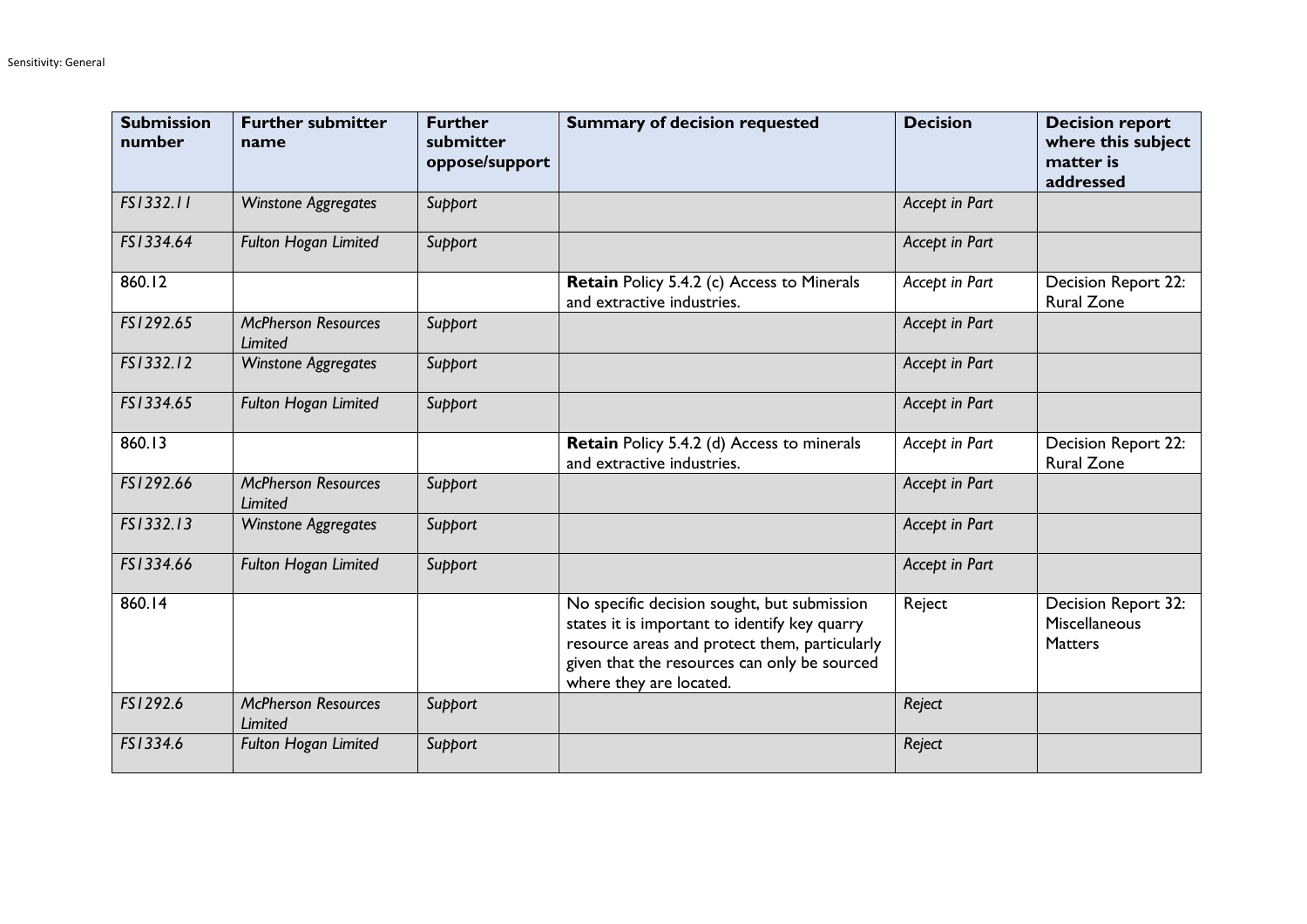| <b>Submission</b><br>number | <b>Further submitter</b><br>name      | <b>Further</b><br>submitter<br>oppose/support | <b>Summary of decision requested</b>                                                                                                                                            | <b>Decision</b> | <b>Decision report</b><br>where this subject<br>matter is<br>addressed |
|-----------------------------|---------------------------------------|-----------------------------------------------|---------------------------------------------------------------------------------------------------------------------------------------------------------------------------------|-----------------|------------------------------------------------------------------------|
| FS1332.14                   | <b>Winstone Aggregates</b>            | Support                                       |                                                                                                                                                                                 | Reject          |                                                                        |
| 860.15                      |                                       |                                               | No specific decision sought, but submission<br>considers it is important that non-compatible<br>land uses such as residential areas are not<br>allowed to encroach on quarries. | Accept in part  | Various decisions                                                      |
| FS1292.7                    | <b>McPherson Resources</b><br>Limited | Support                                       |                                                                                                                                                                                 | Accept in part  |                                                                        |
| FS1334.7                    | Fulton Hogan Limited                  | Support                                       |                                                                                                                                                                                 | Accept in part  |                                                                        |
| FS1332.15                   | <b>Winstone Aggregates</b>            | Support                                       |                                                                                                                                                                                 | Accept in part  |                                                                        |
| 860.16                      |                                       |                                               | No specific decision requested, but<br>submission considered planning rules need to<br>allow for fluctuating demands and periods of<br>quarry inactivity.                       | Reject          | Decision Report 22:<br><b>Rural Zone</b>                               |
| FS1292.8                    | <b>McPherson Resources</b><br>Limited | Support                                       |                                                                                                                                                                                 | Reject          |                                                                        |
| FS1334.8                    | Fulton Hogan Limited                  | Support                                       |                                                                                                                                                                                 | Reject          |                                                                        |
| FS1332.16                   | <b>Winstone Aggregates</b>            | Support                                       |                                                                                                                                                                                 | Reject          |                                                                        |
| 860.17                      |                                       |                                               | <b>Retain Policy 5.4.2 (a) Access to minerals</b><br>and extractive industries.                                                                                                 | Accept in Part  | Decision Report 22:<br><b>Rural Zone</b>                               |
| FS1292.67                   | <b>McPherson Resources</b><br>Limited | Support                                       |                                                                                                                                                                                 | Accept in Part  |                                                                        |
| FS1332.17                   | <b>Winstone Aggregates</b>            | Support                                       |                                                                                                                                                                                 | Accept in Part  |                                                                        |
| FS1334.67                   | Fulton Hogan Limited                  | Support                                       | Allow and Policy 5.4.2 as per submission<br>point 575.14.                                                                                                                       | Accept in Part  |                                                                        |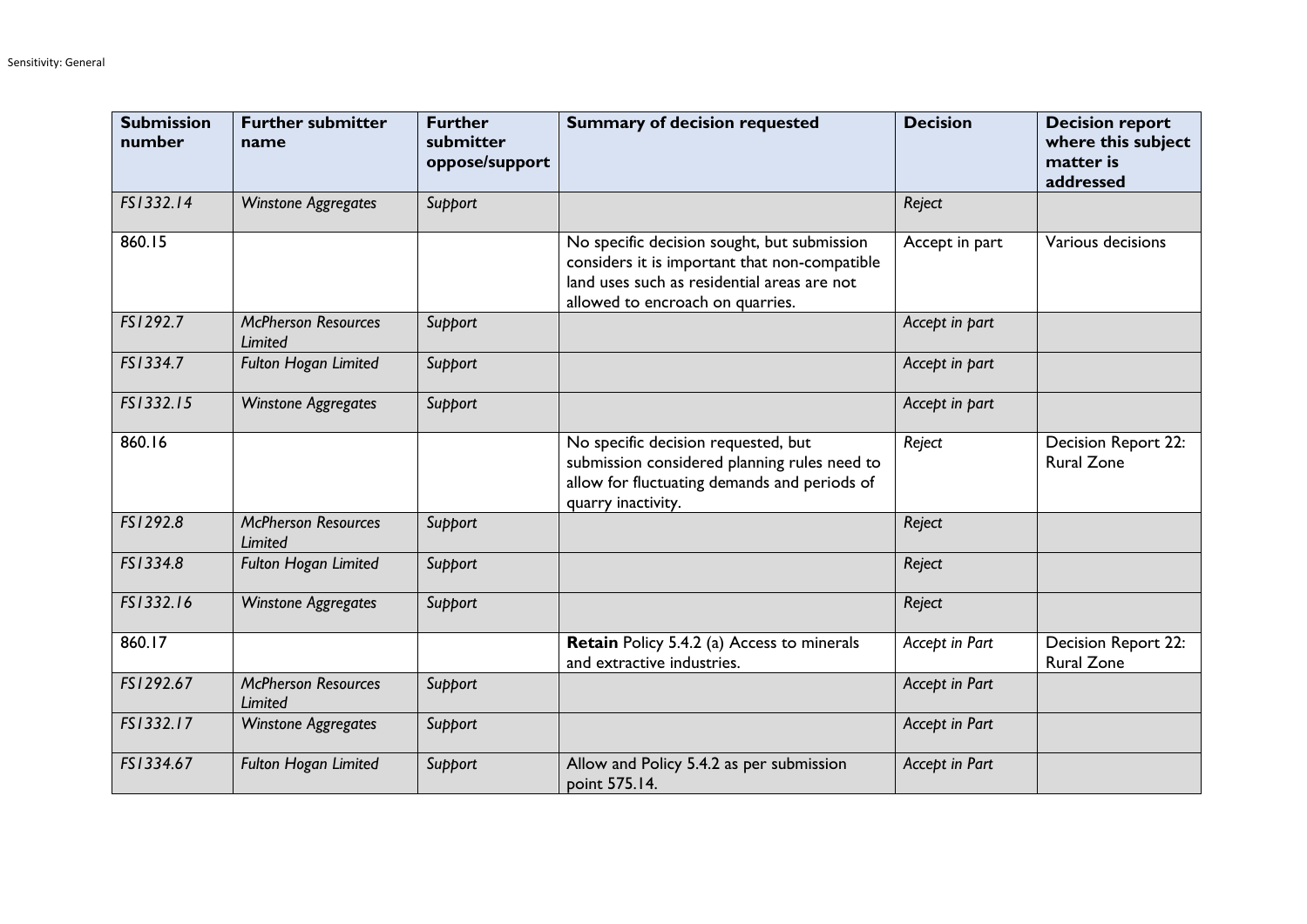| <b>Submission</b><br>number | <b>Further submitter</b><br>name             | <b>Further</b><br>submitter<br>oppose/support | <b>Summary of decision requested</b>                                                                                                                                                                                                                                                                                                                                                                                                                                                                                                                                                                                                    | <b>Decision</b> | <b>Decision report</b><br>where this subject<br>matter is<br>addressed |
|-----------------------------|----------------------------------------------|-----------------------------------------------|-----------------------------------------------------------------------------------------------------------------------------------------------------------------------------------------------------------------------------------------------------------------------------------------------------------------------------------------------------------------------------------------------------------------------------------------------------------------------------------------------------------------------------------------------------------------------------------------------------------------------------------------|-----------------|------------------------------------------------------------------------|
| 860.18                      |                                              |                                               | <b>Amend</b> the definition of "Extractive<br>Industry" in Chapter 13 Definitions to include<br>all the activities associated with the extraction<br>and processing of minerals including:<br>blasting;<br>storing,<br>distributing and selling mineral products;<br>accessory earthworks;<br>treating storm water and waste water;<br>landscaping and rehabilitation;<br>clean fills and managed fills;<br>recycling or reusing aggregate from<br>demolition waste such as concrete, masonry,<br>or asphalt;<br>accessory activities and accessory buildings<br>and structures such as weighbridges,<br>laboratories and site offices. | Accept in part  | Decision Report 30:<br><b>Definitions</b>                              |
| FS1292.19                   | <b>McPherson Resources</b><br>Limited        | Support                                       |                                                                                                                                                                                                                                                                                                                                                                                                                                                                                                                                                                                                                                         | Accept          |                                                                        |
| FS1319.38                   | <b>New Zealand Steel</b><br>Holdings Limited | Support                                       |                                                                                                                                                                                                                                                                                                                                                                                                                                                                                                                                                                                                                                         | Accept          |                                                                        |
| FS1332.18                   | <b>Winstone Aggregates</b>                   | Support                                       |                                                                                                                                                                                                                                                                                                                                                                                                                                                                                                                                                                                                                                         | Accept          |                                                                        |
| FS1334.19                   | <b>Fulton Hogan Limited</b>                  | Support                                       |                                                                                                                                                                                                                                                                                                                                                                                                                                                                                                                                                                                                                                         | Accept          |                                                                        |
| 860.19                      |                                              |                                               | Retain Section 1.4.2.3 (a)(viii) Challenges.                                                                                                                                                                                                                                                                                                                                                                                                                                                                                                                                                                                            | Reject          | Decision Report 4:<br>Introduction                                     |
| FS1292.9                    | <b>McPherson Resources</b><br>Limited        | Support                                       |                                                                                                                                                                                                                                                                                                                                                                                                                                                                                                                                                                                                                                         | Reject          |                                                                        |
| FS1334.9                    | <b>Fulton Hogan Limited</b>                  | Support                                       |                                                                                                                                                                                                                                                                                                                                                                                                                                                                                                                                                                                                                                         | Reject          |                                                                        |